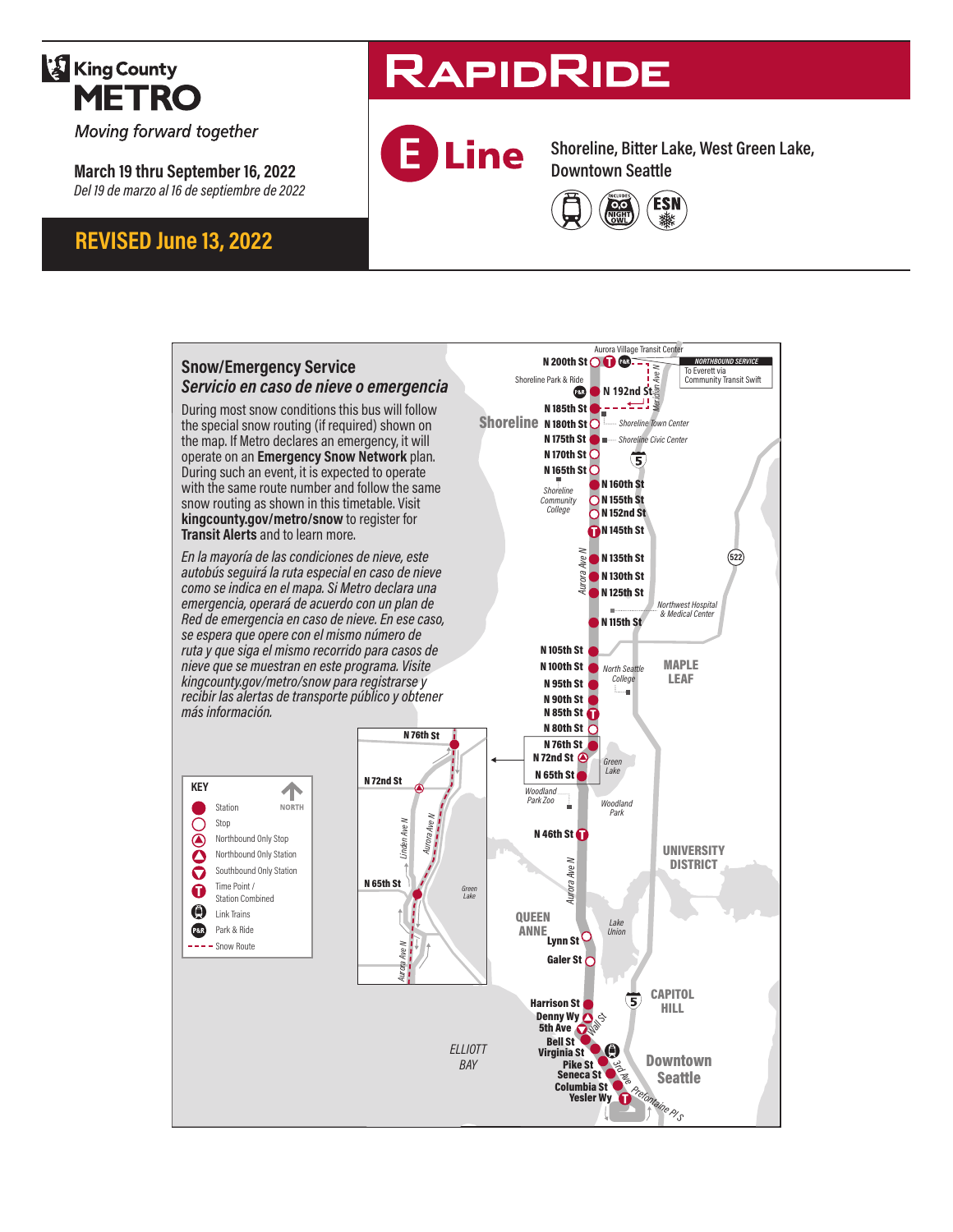#### E Line Monday thru Friday to Downtown Seattle

*Servicio de lunes a viernes al centro de Seattle*

|                             |                                             | <b>Bitter Lake Green Lake</b>                         | <b>Fremont</b>                              | Downtown<br><b>Seattle</b> |
|-----------------------------|---------------------------------------------|-------------------------------------------------------|---------------------------------------------|----------------------------|
| Aurora<br>Village TC        | & N 145th St                                | Aurora Ave N Aurora Ave N Aurora Ave N<br>& N 85th St | & N 46th St                                 | 3rd Ave S<br>&             |
| Bay 10<br>Stop #16100       | Stop #6950                                  | Stop #7160                                            | Stop #75408                                 | S Main St<br>Stop #515     |
| 4:30                        | 4:39                                        | 4:48                                                  | 4:53                                        | 5:13                       |
| 4:50                        | 4:59                                        | 5:08                                                  | 5:13                                        | 5:33                       |
| 5:10<br>5:30                | 5:19<br>5:39                                | 5:28<br>5:48                                          | 5:33<br>5:53                                | 5:53<br>6:13               |
| 5:40<br>5:50                | 5:49<br>5:59                                | 5:58                                                  | 6:04<br>6:14                                | 6:25<br>6:35               |
| 6:00                        | 6:11                                        | 6:08<br>6:21                                          | 6:27                                        | 6:48                       |
| 6:10<br>6:18                | 6:21<br>6:29                                | $6:31$<br>$6:39$                                      | $\begin{array}{c} 6:37 \\ 6:45 \end{array}$ | 6:58<br>7:06               |
| 6:25                        | 6:37                                        | 6:48                                                  | 6:54                                        | 7:15b                      |
| 6:32<br>6:39                | 6:43<br>6:50                                | 6:53<br>7:00                                          | 6:59<br>7:06                                | 7:20<br>7:27               |
| 6:46<br>6:52                | 6:57<br>7:03                                | 7:07<br>7:13                                          | 7:13<br>7:19                                | 7:34<br>7:41               |
| 6:57                        | 7:08                                        | 7:18                                                  | 7:24                                        | 7:46                       |
| 7:02<br>7:06                | 7:14<br>7:17                                | 7:25<br>7:28                                          | 7:31<br>7:34                                | 7:53b<br>7:56              |
| 7:10                        | 7:21                                        | 7:32                                                  | 7:38                                        | 8:00                       |
| 7:16                        | 7:27                                        | 7:38<br>7:43                                          | 7:44<br>7:49                                | 8:06<br>8:11               |
| $\frac{7:21}{7:25}$<br>7:29 | 7:32<br>7:37<br>7:40                        | 7:49<br>7:51                                          | 7:55<br>7:57                                | 8:17b<br>8:19              |
| $7:33$<br>$7:37$            | 7:44                                        | 7:55                                                  | 8:01                                        | $8:23$<br>$8:27$           |
| 7:41                        | 7:48<br>7:52                                | 7:59<br>8:03                                          | 8:05<br>8:09                                | 8:31                       |
| 7:45                        | 7:56                                        | 8:07                                                  | 8:13                                        | 8:35                       |
| 7:49<br>7:54                | 8:00<br>8:06                                | 8:11<br>8:18                                          | 8:17<br>8:24                                | 8:39<br>8:46b              |
| 7:59                        | 8:10                                        | 8:21<br>8:26                                          | 8:27                                        | 8:49                       |
| 8:04<br>8:10                | 8:15<br>8:21                                | 8:32                                                  | 8:32<br>8:38                                | 8:54<br>9:00               |
| 8:16                        | 8:27                                        | 8:38<br>8:42                                          | 8:44<br>8:48                                | 9:06                       |
| $8:20$<br>$8:25$            | $\begin{array}{c} 8:31 \\ 8:37 \end{array}$ | 8:49                                                  | 8:55                                        | $9:10$<br>$9:17b$          |
| 8:30<br>8:36                | 8:41<br>8:47                                | 8:52<br>8:58                                          | 8:58<br>9:03                                | $9:20$<br>$9:25$           |
| 8:42                        | 8:53                                        | 9:04                                                  | 9:10                                        | 9:32                       |
| 8:48<br>8:54                | $8:59$<br>$9:06$                            | $\frac{9:10}{9:18}$                                   | 9:16<br>9:24                                | 9:38<br>9:46b              |
| 9:00<br>9:06                | 9:12<br>9:18                                | 9:23<br>9:29                                          | 9:29<br>9:35                                | 9:51<br>9:57               |
| 9:12                        | 9:24                                        | 9:35                                                  | 9:41                                        | 10:03                      |
| 9:18                        | $9:31$<br>$9:36$                            | 9:43<br>9:48                                          | 9:49<br>9:54                                | 10:11b<br>10:16            |
| $9:24$<br>$9:30$<br>9:37    | 9:42<br>9:50                                | 9:54                                                  | 10:00                                       | 10:22<br>10:31b            |
| 9:45                        | 9:57                                        | 10:03<br>10:09                                        | 0:09<br>1<br>10:15                          | 10:37                      |
| 9:52<br>10:00               | 10:04<br>10:13                              | 10:16<br>10:26                                        | 10:22<br>10:32                              | 10:44<br>10:54b            |
| 10:07                       | 10:19                                       | 10:31                                                 | 10:37                                       | 10:59                      |
| 10:15<br>10:22              | 10:27<br>10:35                              | 10:39<br>10:48                                        | 10:45<br>10:54                              | 11:07<br>11:16b            |
| 10:30<br>10:37              | 10:42<br>10:49                              | 10:54<br>11:01                                        | 11:00<br>11:07                              | $\frac{11:22}{11:29}$      |
| 10:45                       | 10:58                                       | 11:11                                                 | 11:17                                       | 11:39b                     |
| 10:52<br>11:00              | 11:04<br>11:13                              | 11:16<br>11:25                                        | 11:22<br>11:31                              | 11:44<br>11:53             |
| 11:07                       | 11:21<br>11:28                              | 11:34                                                 | 11:40                                       | 12:02b                     |
| 11:15<br>11:22              | 11:35                                       | 11:40<br>11:47                                        | 11:46<br>11:53                              | 12:08<br>12:15             |
| 11:30<br>11:37              | 11:44<br>11:50                              | 11:57<br>12:02                                        | 12:03<br>12:08                              | 12:25b<br>12:30            |
| 11:45                       | 11:58                                       | 12:10                                                 | 12:16                                       | 12:38<br>12:47b            |
| 11:52<br>12:00              | 12:06<br>12:13                              | 12:19<br>12:25                                        | 12:25<br>12:31                              | 12:53                      |
| 12:07                       | 12:20                                       | 12:32                                                 | 12:38                                       | 1:00                       |
| 12:15<br>12:22              | 12:29<br>12:35                              | 12:42<br>12:47                                        | 12:48<br>12:53                              | 1:10b<br>1:15              |
| 12:30<br>12:37              | 12:43<br>12:51                              | 12:55<br>1:04                                         | 1:01<br>1:10                                | 1:23<br>1:32b              |
| 12:45<br>12:52              | 12:58<br>1:05                               | 1:10<br>1:17                                          | 1:16<br>1:23                                | 1:38<br>1:45               |

|                            |                                                 | <b>Bitter Lake Green Lake</b> | <b>Fremont</b>                                        | <b>Downtown</b><br>Seattle |  |  |
|----------------------------|-------------------------------------------------|-------------------------------|-------------------------------------------------------|----------------------------|--|--|
| Aurora<br>Village TC       | & N 145th St                                    | & N 85th St                   | Aurora Ave N Aurora Ave N Aurora Ave N<br>& N 46th St | 3rd Ave S<br>&             |  |  |
| Bay 10<br>Stop #16100      | Stop #6950                                      | Stop #7160                    | Stop #75408                                           | S Main St<br>Stop #515     |  |  |
| $\overline{\mathbf{1:00}}$ | 1:14                                            | 1:27                          | 1:33                                                  | 1:55b                      |  |  |
| 1:07                       | 1:20                                            | 1:32                          | 1:38                                                  | 2:00                       |  |  |
| 1:15                       | 1:28                                            | 1:40                          | 1:46                                                  | 2:09                       |  |  |
| 1:22                       | 1:36                                            | 1:49                          | 1:55                                                  | 2:18b                      |  |  |
|                            | 1:43                                            | 1:55                          | 2:01                                                  | 2:24                       |  |  |
| 1:30<br>1:37               | 1:50                                            | 2:02                          | 2:08                                                  | 2:31                       |  |  |
| 1:45                       | 1:59                                            | 2:12                          | 2:18                                                  | 2:42b                      |  |  |
| 1:52                       | 2:05                                            | 2:17                          | 2:23                                                  | 2:47                       |  |  |
| 2:00                       | 2:13                                            | 2:25                          | 2:31                                                  | 2:55                       |  |  |
| 2:07                       | 2:21                                            | 2:34                          | 2:40                                                  | 3:04b                      |  |  |
| 2:15                       | 2:28                                            | 2:40                          | 2:46                                                  | 3:10                       |  |  |
| 2:22                       | 2:35                                            | 2:47                          | 2:53                                                  | 3:17                       |  |  |
| 2:30                       | 2:44                                            | 2:57                          | 3:03                                                  | 3:27b                      |  |  |
| 2:37                       | 2:50                                            | 3:02                          | 3:08                                                  | 3:32                       |  |  |
| 2:45                       | 2:58                                            | 3:11                          | 3:17                                                  | 3:41                       |  |  |
| 2:52                       | 3:06                                            | 3:20                          | 3:26                                                  | 3:50b                      |  |  |
| 3:00                       | 3:13                                            | 3:26                          | 3:32                                                  | 3:56                       |  |  |
| 3:07                       | 3:20                                            | 3:33                          | 3:39                                                  | 4:03                       |  |  |
| 3:15                       | 3:28                                            | 3:41                          | 3:47                                                  | 4:11                       |  |  |
| 3:22                       | 3:36                                            | 3:50                          | 3:56                                                  | 4:21b                      |  |  |
| 3:30                       | 3:43                                            | 3:56                          | 4:02                                                  | 4:27                       |  |  |
| 3:37                       | 3:50                                            | 4:03                          | 4:09                                                  | 4:34                       |  |  |
| 3:45                       | 3:58                                            | 4:11                          | 4:19                                                  | 4:44                       |  |  |
| 3:52                       | 4:07                                            | 4:21                          | 4:29                                                  | 4:55b                      |  |  |
| 4:01                       | 4:14                                            | 4:27                          | 4:35                                                  | 5:01                       |  |  |
| 4:11                       | 4:24                                            | 4:37                          | 4:45                                                  | 5:11                       |  |  |
| 4:21                       | 4:36                                            | 4:50                          | 4:58                                                  | 5:24b                      |  |  |
| 4:31                       | 4:44                                            | 4:57                          | 5:05                                                  | 5:31                       |  |  |
| 4:41                       | 4:56                                            | 5:10                          | 5:18                                                  | 5:44b                      |  |  |
| 4:51                       | 5:04                                            | 5:17                          | 5:25                                                  | 5:51                       |  |  |
| 5:01                       | 5:14                                            | 5:27                          | 5:35                                                  | 6:00                       |  |  |
| 5:11                       | 5:24                                            | 5:36                          | 5:44                                                  | 6:08                       |  |  |
| 5:21                       | 5:35                                            | 5:48                          | 5:56                                                  | 6:20b                      |  |  |
| 5:31                       | 5:44                                            | 5:56                          | 6:04                                                  | 6:28                       |  |  |
| 5:41                       | 5:54                                            | 6:06                          | 6:14                                                  | 6:38                       |  |  |
| 5:51                       | 6:05                                            | 6:18                          | 6:26                                                  | 6:50b                      |  |  |
| 6:01                       | 6:14                                            | 6:26                          | 6:34                                                  | 6:57                       |  |  |
| 6:11                       | 6:24                                            | 6:36                          | 6:43                                                  | 7:05                       |  |  |
| 6:21                       | 6:35                                            | 6:48                          | 6:55                                                  | 7:17b                      |  |  |
| 6:31                       | 6:44                                            | 6:56                          | 7:03                                                  | 7:25                       |  |  |
| 6:41                       | 6:53                                            | 7:05                          | 7:12                                                  | 7:33                       |  |  |
| 6:51                       | 7:04                                            | 7:17                          | 7:24                                                  | 7:45b                      |  |  |
| 7:01                       | 7:13                                            | 7:24                          | 7:31                                                  | 7:53                       |  |  |
| 7:11                       | 7:23                                            | 7:34                          | 7:41                                                  | 8:02                       |  |  |
| 7:21                       | 7:33                                            | 7:44                          | 7:49                                                  | 8:09                       |  |  |
| 7:31                       | 7:42                                            | 7:52                          | 7:57                                                  | 8:17                       |  |  |
| 7:41                       | 7:51                                            | 8:01                          | 8:06                                                  | 8:25                       |  |  |
| 7:51                       | 8:01                                            | 8:11                          | 8:16                                                  | 8:35                       |  |  |
| 8:03                       | 8:13                                            | 8:23                          | 8:28                                                  | 8:47                       |  |  |
| 8:15                       | 8:25                                            | 8:35                          | 8:40                                                  | 8:59                       |  |  |
| 8:27                       | 8:38                                            | 8:49                          | 8:54                                                  | 9:13b                      |  |  |
| 8:39                       | 8:49                                            | 8:59                          | 9:04                                                  | 9:23                       |  |  |
| 8:51                       | 9:01                                            | 9:11                          | 9:16                                                  | 9:35                       |  |  |
| 9:06                       | 9:16                                            | 9:26                          | 9:31                                                  | 9:49                       |  |  |
| 9:21                       | 9:31                                            | 9:40                          | 9:45                                                  | 10:03                      |  |  |
| 9:36                       | 9:45                                            | 9:54                          | 9:59                                                  | 10:17                      |  |  |
| 9:51                       | 10:00                                           | 10:09                         | 10:14                                                 | 10:31                      |  |  |
| 10:02                      | 10:10                                           | 10:19                         | 10:24                                                 | 10:41                      |  |  |
| 10:15                      | 10:23                                           | 10:32                         | 10:37                                                 | 10:54                      |  |  |
| 10:30                      | 10:38                                           | 10:47                         | 10:52                                                 | 11:09                      |  |  |
| 10:45                      | 10:53                                           | 11:02                         | 11:07                                                 | 11:24                      |  |  |
| 11:15                      | 11:23                                           | 11:32                         | 11:37                                                 | 11:54                      |  |  |
| 11:45                      | 11:53                                           | 12:02                         | 12:07                                                 | 12:24                      |  |  |
| 12:15                      | 12:23                                           | 12:32                         | 12:37                                                 | 12:54                      |  |  |
| 12:45                      | 12:53                                           | 1:02                          | 1:07                                                  | $\overline{1:}24$          |  |  |
| 1:45                       | 1:53                                            | 2:02                          | 2:07                                                  | 2:24                       |  |  |
| 2:45                       | 2:53                                            | 3:02                          | 3:07                                                  | 3:24                       |  |  |
| 3:45                       | 3:53                                            | 4:02                          | 4:07                                                  | 4:24                       |  |  |
| <b>Bold PM time</b><br>b   | Serves eastbound S Washington St & 3rd Ave S at |                               |                                                       |                            |  |  |
|                            | this time.                                      |                               |                                                       |                            |  |  |

**This trip has been cancelled.** To address ongoing operational and vehicle maintenance capacity limitations, some trips have been temporarily cancelled.



**March 19 thru September 16, 2022** *Del 19 de marzo al 16 de septiembre de 2022*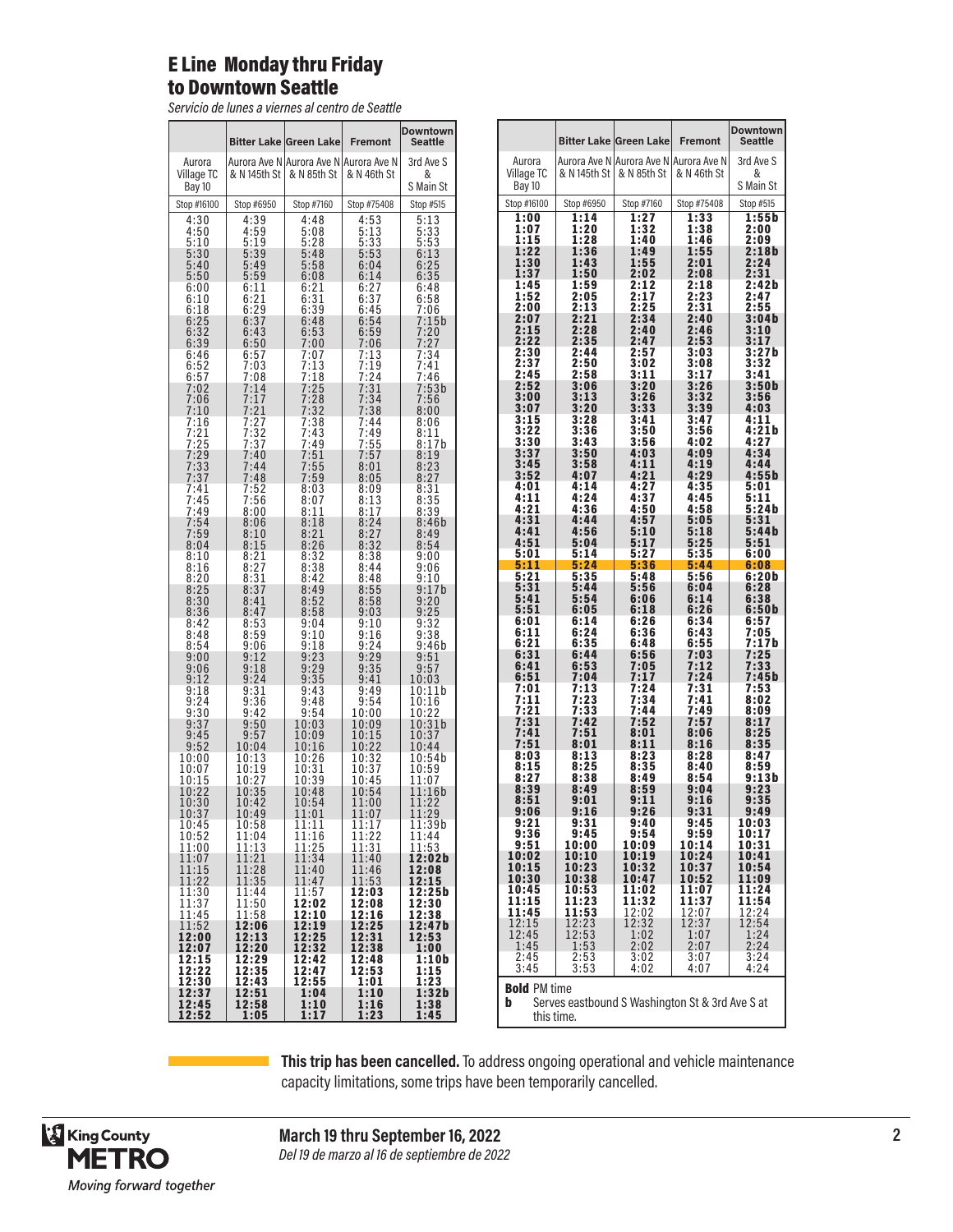#### E Line Monday thru Friday to Aurora Village Transit Center

*Servicio de lunes a viernes a Aurora Village Centro de Tránsito*

| Downtown<br>Seattle | <b>Fremont</b>     | <b>Green Lake Bitter Lake</b> |                          |                |
|---------------------|--------------------|-------------------------------|--------------------------|----------------|
| Prefontaine         | Aurora             | Aurora                        | Aurora                   | Aurora         |
| PIS & Yesler        | Ave N &            | Ave N &                       | Ave N &                  | Village TC     |
| Way                 | N 46th St          | N 85th St                     | N <sub>145th</sub> St    | Bay 3          |
| Stop #1610          | Stop #75409        | Stop #7730                    | Stop #75820              | Stop #16103    |
| 4:00                | 4:15               | 4:22                          | 4:31                     | 4:42           |
| 4:54                | 5:09               | 5:16                          | 5:25                     | 5:36           |
| 5:24                | 5:39               | 5:46                          | 5:55                     | 6:06           |
| 5:44                | 5:59               | 6:06                          |                          | 6:26           |
| 6:00                | 6:16<br>6:26       | 6:23<br>6:33                  | $6:15$<br>$6:32$<br>6:42 | 6:43           |
| 6:10<br>6:20        | 6:36               | 6:43                          | 6:52                     | 6:53<br>7:04   |
| 6:30                | 6:46               | 6:53                          | 7:02                     | 7:14           |
| 6:40                | 6:56               | 7:03                          | 7:14                     | 7:26           |
| 6:50                | 7:06               | 7:13                          | 7:24                     | 7:36           |
| 7:00                | 7:17               | 7:24                          | 7:35                     | 7:47           |
| 7:10                | 7:27               | 7:34                          | 7:45                     | 7:57           |
| 7:20                | 7:37               | 7:44                          | 7:55                     | 8:07           |
| 7:30                | 7:47               | 7:54                          | 8:05                     | 8:17           |
| 7:40                | 7:57               | 8:04                          | 8:15                     | 8:27           |
| 7:50                | 8:07               | 8:14                          | 8:25                     | 8:37           |
| 8:00                | 8:17               | 8:24                          | 8:35                     | 8:47           |
| 8:10                | 8:27               | 8:34                          | 8:45                     | 8:57           |
| $\frac{8:20}{8:30}$ | 8:37               | 8:44                          | 8:55                     | 9:07           |
| 8:40                | 8:47               | 8:54                          | 9:05                     | 9:17           |
|                     | 8:57               | 9:04                          | 9:16                     | 9:28           |
| 8:50                | 9:07               | 9:14                          | 9:26                     | 9:38           |
| 9:00                | 9:17               | 9:24                          | 9:36                     | 9:48           |
| 9:10                | 9:27               | 9:34                          | 9:46                     | 9:58           |
| 9:20                | 9:37               | 9:44                          | 9:56                     | 10:09          |
| 9:30                | 9:47               | 9:54                          | 10:06                    | 10:19          |
| 9:40                | 9:57               | 10:04                         | 10:16                    | 10:29          |
| 9:50                | 10:07              | 10:14                         | 10:26                    | 10:39          |
| 10:00               | 10:17              | 10:24                         | 10:36                    | 10:49          |
| 10:08               | 10:25              | 10:32                         | 10:44                    | 10:57          |
| 10:15               | 10:32              | 10:39                         | 10:51                    | 11:04          |
| 10:23               | 10:40              | 10:47                         | 10:59                    | 11:12          |
| 10:30               | 10:47              | 10:54                         | 11:06                    | 11:19          |
| 10:38<br>10:45      | 10:55<br>1<br>1:02 | 1:02<br>1<br>1<br>1:09        | 11:14<br>11:21           | 11:27<br>11:34 |
| 10:53<br>11:00      | 11:10<br>11:17     | 1:17<br>1<br>1:24<br>1        | 11:29<br>11:36           | 11:42<br>11:49 |
| 11:08               | 11:25              | 11:32                         | 11:44                    | 11:57          |
| 11:15               | 11:32              | 11:39                         | 11:51                    | 12:04          |
| 1:23<br>1<br>11:30  | 1:40<br>1          | 1:47<br>1<br>11:54            | 1:59<br>1                | 12:12<br>12:19 |
| 1:38<br>1           | 11:47<br>1:55<br>1 | 2:02                          | 12:06<br>2:14<br>1       | 12:27          |
| 11:45               | 12:02              | 12:09                         | 12:21                    | 12:35          |
| 11:53               | 12:10              | 12:17                         | 12:29                    | 12:43          |
| 12:00<br>12:08      | 12:17<br>12:25     | 12:24<br>12:32                | 2:37<br>1<br>12:45       | 12:51<br>12:59 |
| 12:15               | 12:32              | 12:39                         | 12:52                    | 1:06           |
| 12:23               | 12:40              | 12:47                         | 1:00                     | 1:14           |
| 12:30               | 12:47              | 12:54                         | 1:07                     | 1:21           |
| 12:38               | 12:55              | 1:02                          | 1:15                     | 1:29           |
| 12:45               | 1:02               | 1:09                          | 1:22                     | 1:36           |
| 12:53               | 1:10               | 1:17                          | 1:30                     | 1:44           |
| 1:00                | 1:17               | 1:24                          | 1:37                     | 1:51           |
| 1:08                | 1:25               | 1:32                          | 1:45                     | 1:59           |
| 1:15                | 1:32               | 1:39                          | 1:52                     | 2:06           |
| 1:23                | 1:40<br>1:47       | 1:47                          | 2:00                     | 2:14<br>2:21   |
| 1:30<br>1:38        | 1:55               | 1:54<br>2:02                  | 2:07<br>2:15             | 2:29           |
| 1:45                | 2:02               | 2:09                          | 2:22                     | 2:36           |
| 1:53                | 2:10               | 2:17                          | 2:30                     | 2:45           |
| 2:00                | 2:17               | 2:24                          | 2:37                     | 2:52           |
| 2:08                | 2:25               | 2:32                          | 2:45                     | 3:00           |
| 2:15                | 2:32               | 2:39                          | 2:52                     | 3:07           |
| 2:23                | 2:40               | 2:49                          | 3:03                     | 3:18           |
| 2:30                | 2:47               | 2:56                          | 3:10                     | 3:25           |
| 2:38                | 2:55               | 3:04                          | 3:18                     | 3:34           |
| 2:45                | 3:02               | 3:11                          | 3:25                     | 3:41           |
| 2:53                | 3:10               | 3:19                          | 3:33                     | 3:49           |
| 3:00                | 3:17               | 3:26                          | 3:40                     | 3:56           |
| 3:08                | 3:25               | 3:34                          | 3:48                     | 4:04           |
| 3:15                | 3:32               | 3:41                          | 3:55                     | 4:11           |
| 3:23                | 3:40               | 3:49                          | 4:03                     | 4:19           |

| <b>Downtown</b><br>Seattle                 | <b>Fremont</b>               | <b>Green Lake Bitter Lake</b>               |                |                     |
|--------------------------------------------|------------------------------|---------------------------------------------|----------------|---------------------|
| Prefontaine                                | Aurora                       | Aurora                                      | Aurora         | Aurora              |
| PI S & Yesler                              | Ave N &                      | Ave N &                                     | Ave N &        | Village TC          |
| Way                                        | N 46th St                    | N 85th St                                   | N 145th St     | Bay 3               |
| Stop #1610                                 | Stop #75409                  | Stop #7730                                  | Stop #75820    | Stop #16103         |
| 3:30<br>3:38                               | 3:47<br>3:55                 | 3:56<br>4:04                                | 4:10<br>4:18   | 4:26<br>4:34        |
| 3:45                                       | 4:03                         | 4:12                                        | 4:26           | 4:42                |
| 3:53<br>4:00                               | 4:12<br>4:19                 | 4:21<br>4:28                                | 4:35<br>4:42   | 4:50<br>4:57        |
| 4:05                                       | 4:24                         | 4:33                                        | 4:47           | 5:02                |
| 4:10<br>4:15                               | 4:29<br>4:35                 | 4:38<br>4:45                                | 4:52<br>4:59   | 5:07<br>5:15        |
| 4:20                                       | 4:40                         | 4:50                                        | 5:04           | 5:20                |
| 4:25<br>4:30                               | 4:45<br>4:50                 | 4:55<br>5:00                                | 5:09<br>5:14   | 5:25<br>5:30        |
| 4:40                                       | 5:00                         | 5:10                                        | 5:24           | 5:40                |
| 4:44<br>4:48                               | 5:05<br>5:09                 | 5:15<br>5:19                                | 5:29<br>5:33   | 5:45<br>5:49        |
| 4:52                                       | 5:13                         | 5:23                                        | 5:37           | 5:53                |
| 4:56<br>4:59                               | 5:17<br>5:21                 | 5:27<br>5:31                                | 5:41<br>5:45   | 5:57<br>6:01        |
| 5:05                                       | 5:27                         | 5:37                                        | 5:50           | 6:06                |
| 5:08<br>5:11                               | 5:30<br>5:33                 | 5:40<br>5:43                                | 5:53<br>5:56   | 6:09<br>6:12        |
| 5:15                                       | 5:37                         | 5:47                                        | 6:00           | 6:16                |
| 5:19<br>$5:23$<br>$5:27$                   | 5:41<br>5:45                 | 5:51<br>5:55                                | 6:04<br>6:08   | 6:20<br>6:24        |
|                                            | 5:49                         | 5:59                                        | 6:12           | 6:28                |
| 5:37<br>5:42                               | 5:59<br>6:04                 | 6:09<br>6:14                                | 6:22<br>6:27   | 6:38<br>6:43        |
| 5:47                                       | 6:08                         | 6:17                                        | 6:30           | 6:46<br>6:51        |
| 5:53<br>5:59                               | 6:14<br>6:18                 | $6:23$<br>$6:27$                            | 6:36<br>6:39   | 6:53                |
| 6:05                                       | 6:24                         | 6:33                                        | 6:45           | 6:59                |
| 6:11<br>6:17                               | 6:30<br>6:36                 | 6:38<br>6:44                                | 6:50<br>6:56   | 7:04<br>7:10        |
| $6:23$<br>$6:29$                           | 6:42<br>6:47                 | $\frac{6:50}{6:55}$                         | 7:02<br>7:07   | :16<br>7<br>7:21    |
| 6:36                                       | 6:54                         | 7:02                                        | 7:14           | 7:28                |
| 6:44<br>6:51                               | 7:02<br>7:09                 | 7:10<br>7:17                                | 7:22<br>7:29   | 7:35<br>7:42        |
| 6:59                                       | 7:17                         | :25<br>7                                    | 7:37<br>7:43   | 7:49                |
| 7:06<br>7:14                               | 7:23<br>7:31                 | 7:31<br>7:37                                | 7:49           | 7:55<br>8:01        |
| 7:21                                       | 7:38                         | 7:44                                        | 7:56           | 8:08                |
| 7:29<br>7:36                               | 7:46<br>7:53                 | 7:52<br>7:59                                | 8:04<br>8:11   | 8:16<br>8:23        |
| 7:46                                       | 8:03                         | 8:09                                        | 8:21           | 8:33                |
| 7:56<br>8:08                               | 8:13<br>8:25                 | 8:19<br>8:31                                | 8:31<br>8:43   | 8:43<br>8:55        |
| 8:20                                       | 8:37                         | 8:43                                        | 8:55           | 9:07                |
| 8:32<br>8:44                               | 8:49<br>9:01                 | 8:55<br>9:07                                | 9:07<br>9:19   | 9:19<br>9:31        |
| 8:56                                       | 9:13                         | 9:19                                        | 9:31           | 9:43                |
| 9:11<br>9:26                               | 9:28<br>9:43                 | 9:34<br>9:49                                | 9:46<br>10:01  | 9:58<br>10:13       |
| 9:41                                       | 9:58                         | 10:04                                       | 10:16          | 10:28               |
| 9:56<br>10:11                              | 10:13<br>10:28               | 10:19<br>10:34                              | 10:31<br>10:46 | 10:43<br>10:58      |
| 10:26                                      | 10:43                        | 10:49                                       | 11:01          | 11:12               |
| 10:41<br>10:56                             | 10:58<br>11:12               | 11:04<br>11:18                              | 11:14<br>11:28 | 11:25<br>11:39      |
| 11:11                                      | 11:26                        | 11:32                                       | 11:42          | 11:53               |
| 11:39<br>12:09                             | 11:54<br>12:24               | 12:00<br>12:30                              | 12:10<br>12:40 | 12:21<br>12:51      |
| 12:41b                                     |                              | 1:02                                        | 1:12           | 1:23                |
| 1:11b<br>2:11b                             | $\frac{12:56}{1:26}$<br>2:26 | $\begin{array}{c} 1:32 \\ 2:32 \end{array}$ | 1:42<br>2:42   | $\frac{1:53}{2:53}$ |
| 2:57b                                      | 3:12                         | 3:18                                        | 3:28           | 3:39                |
| <b>Bold PM time</b><br>b                   |                              |                                             |                |                     |
| Trip starts SODO Busway & S Royal Brougham |                              |                                             |                |                     |

Way 1-3 minutes earlier.

**This trip has been cancelled.** To address ongoing operational and vehicle maintenance capacity limitations, some trips have been temporarily cancelled.



**March 19 thru September 16, 2022** *Del 19 de marzo al 16 de septiembre de 2022*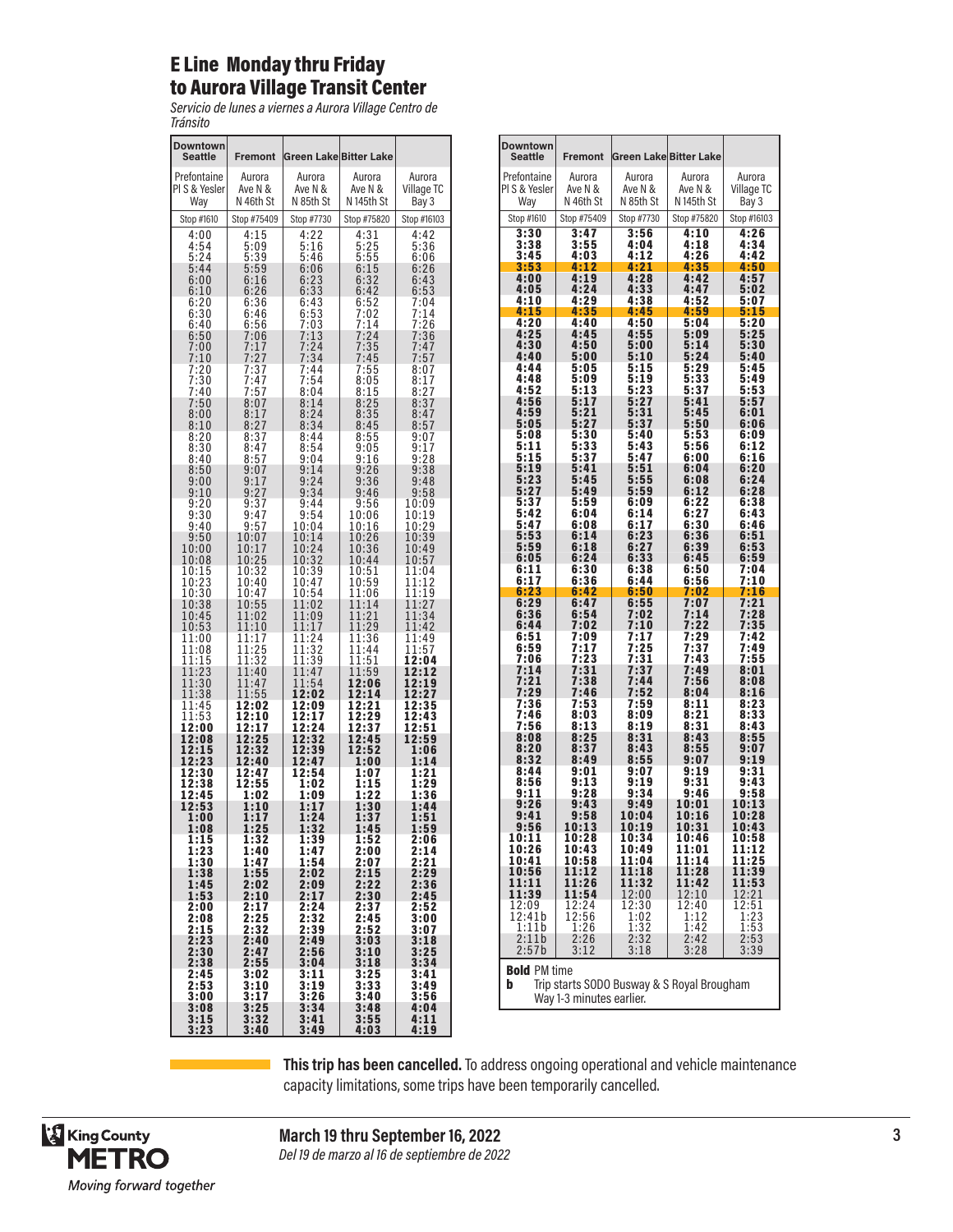#### E Line Saturday to Downtown Seattle

*Servicio de al sábado al centro de Seattle*

|                       |                  | <b>Bitter Lake Green Lake</b>                             | <b>Fremont</b>                               | <b>Downtown</b><br>Seattle |
|-----------------------|------------------|-----------------------------------------------------------|----------------------------------------------|----------------------------|
| Aurora<br>Village TC  | & N 145th St     | Aurora Ave N   Aurora Ave N   Aurora Ave N<br>& N 85th St | & N 46th St                                  | 3rd Ave S<br>&             |
| Bay 10<br>Stop #16100 | Stop #6950       | Stop #7160                                                | Stop #75408                                  | S Main St<br>Stop #515     |
| 4:52<br>5:37          | 5:01             | 5:10                                                      | 5:15                                         | $5:32$<br>$6:17$           |
| 5:57                  | 5:46<br>6:06     | 5:55<br>6:15                                              | 6:00<br>6:20                                 |                            |
| $6:17$<br>$6:33$      | 6:27<br>6:43     | $6:36$<br>$6:53$                                          | 6:41<br>6:58                                 | $6:37$<br>6:58<br>7:15     |
| 6:48                  | 6:58             | 7:08                                                      | 7:13                                         | 7:30                       |
| 7:03                  | 7:13             | 7:23                                                      | 7:28                                         | 7:45                       |
| 7:18                  | 7:28             | 7:38                                                      | 7:43                                         | 8:00                       |
| 7:33                  | 7:44             | 7:54                                                      | $7:59$<br>$8:14$                             | 8:16                       |
| 7:48                  | 7:59             | 8:09                                                      |                                              | $8:31$<br>$8:44$           |
| 8:00                  | 8:11             | 8:22                                                      | 8:27                                         | 8:55                       |
| 8:10                  | 8:21             | 8:32                                                      | 8:37                                         |                            |
| 8:20                  | 8:31             | 8:43                                                      | 8:49                                         | 9:08b                      |
| 8:30                  | 8:42             | 8:53                                                      | 8:58                                         | 9:16                       |
| 8:40<br>8:50          | $8:52$<br>$9:02$ | $9:03$<br>$9:13$                                          | 9:08<br>9:18                                 | 9:26<br>9:36               |
| 9:00                  | 9:12             | 9:23                                                      | 9:28                                         | 9:46                       |
| 9:10                  | $9:22$<br>$9:32$ | 9:34                                                      | 9:40                                         | 9:59b                      |
| 9:20                  |                  | 9:44                                                      | 9:49                                         | 10:07                      |
| 9:30                  | 9:42             | 9:54                                                      | $\begin{array}{c} 9:59 \\ 10:10 \end{array}$ | 10:17                      |
| 9:40                  | 9:53             | 10:05                                                     |                                              | 10:28                      |
| 9:50                  | 10:03            | 10:16                                                     | 10:22                                        | 10:42b                     |
| 10:00                 | 10:13            | 10:25                                                     | 10:30                                        | 10:49                      |
| 10:10                 | 10:23            | 10:35                                                     | 10:42                                        | 11:01                      |
| 10:20                 | 10:33            | 10:46                                                     | 10:53                                        | 11:12                      |
| 10:30                 | 10:43            | 10:56                                                     | 11:03                                        | 11:23                      |
| 10:40<br>10:50        | 10:53<br>11:03   | 1<br>1:06<br>11:16                                        | 11:13<br>11:23<br>11:33                      | 11:33<br>11:43             |
| 11:00                 | 11:13            | 11:26                                                     | 11:43                                        | 11:53                      |
| 11:10                 | 11:23            | 11:36                                                     |                                              | 12:03                      |
| 11:20                 | 11:33            | 11:46                                                     | 11:53                                        | 12:13                      |
| 11:30                 | 11:43            | 11:56                                                     | 12:03                                        | 12:23                      |
| 11:40                 | 11:53            | 12:06                                                     | 12:13                                        | 12:33                      |
| 11:50                 | 12:03            | 12:16                                                     | 12:23                                        | 12:43                      |
| 12:00                 | 12:13            | 12:26                                                     | 12:33                                        | 12:53                      |
| 12:10                 | 12:23            | 12:36                                                     | 12:43                                        | 1:03                       |
| 12:20                 | 12:33            | 12:46                                                     | 12:53                                        | 1:13                       |
| 12:30                 | 12:43            | 12:56                                                     | 1:03                                         | 1:23                       |
| 12:40                 | 12:53            | 1:06                                                      | 1:13                                         | 1:33                       |
| 12:50                 | 1:03             | 1:16                                                      | 1:23                                         | 1:43                       |
| 1:00                  | 1:13             | 1:26                                                      | 1:33                                         | 1:53                       |
| 1:10                  | 1:23             | 1:36                                                      | 1:43                                         | 2:03                       |
| 1:20                  | 1:33             | 1:46                                                      | 1:53                                         | 2:13                       |
| 1:30                  | 1:43             | 1:56                                                      | 2:03                                         | 2:23                       |
| 1:40                  | 1:53             | 2:06                                                      | 2:13                                         | 2:33                       |
| 1:50                  | 2:03             | 2:16                                                      | 2:23                                         | 2:43                       |
| 2:00                  | 2:13             | 2:26                                                      | 2:33                                         | 2:53                       |
| 2:10                  | 2:23             | 2:36                                                      | 2:43                                         | 3:03                       |
| 2:20                  | 2:33             | 2:46                                                      | 2:53                                         | 3:13                       |
| 2:30                  | 2:43             | 2:56                                                      | 3:03                                         | 3:23                       |
| 2:40                  | 2:53             | 3:06                                                      | 3:13                                         | 3:33                       |
| 2:50                  | 3:03             | 3:16                                                      | 3:23                                         | 3:43                       |
| 3:00                  | 3:13             | 3:26                                                      | 3:33                                         | 3:53                       |
| 3:10                  | 3:23             | 3:36                                                      | 3:43                                         | 4:03                       |

|                          |                                                 | <b>Bitter Lake Green Lake</b>                          | <b>Fremont</b>                | <b>Downtown</b><br><b>Seattle</b> |
|--------------------------|-------------------------------------------------|--------------------------------------------------------|-------------------------------|-----------------------------------|
| Aurora                   | & N 145th St                                    | Aurora Ave N  Aurora Ave N Aurora Ave N<br>& N 85th St | & N 46th St                   | 3rd Ave S<br>&                    |
| Village TC<br>Bay 10     |                                                 |                                                        |                               | S Main St                         |
| Stop #16100              | Stop #6950                                      | Stop #7160                                             | Stop #75408                   | Stop #515                         |
| 3:20<br>3:30             | 3:33<br>3:43                                    | 3:47<br>3:56                                           | 3:54<br>4:03                  | 4:15b<br>4:23                     |
| 3:40                     | 3:53                                            | 4:06                                                   | 4:13                          | 4:33                              |
| 3:50<br>4:00             | 4:03<br>4:13                                    | 4:16<br>4:27                                           | 4:23<br>4:34                  | 4:43<br>4:55b                     |
| 4:10                     | 4:23                                            | 4:36                                                   | 4:43                          | 5:03                              |
| 4:20<br>4:30             | 4:33<br>4:43                                    | 4:46<br>4:56                                           | 4:53<br>5:03                  | 5:13<br>5:23                      |
| 4:40<br>4:50             | 4:53<br>5:03                                    | 5:06<br>5:16                                           | 5:13<br>5:23                  | 5:33<br>5:43                      |
| 5:00                     | 5:13                                            | 5:27                                                   | 5:34                          | 5:55b                             |
| 5:10<br>5:20             | 5:23<br>5:33                                    | 5:36<br>5:45                                           | 5:43<br>5:52                  | 6:03<br>6:12                      |
| 5:30<br>5:40             | 5:43<br>5:53                                    | 5:55<br>6:05                                           | 6:02<br>6:11                  | 6:22<br>6:31                      |
| 5:50                     | 6:03                                            | 6:15                                                   | 6:21                          | 6:41                              |
| 6:00<br>6:10             | 6:13<br>6:23                                    | 6:25<br>6:35                                           | 6:31<br>6:41                  | 6:51<br>7:01                      |
| 6:20<br>6:30             | 6:33<br>6:42                                    | 6:44<br>6:53                                           | 6:50<br>6:59                  | 7:10<br>7:19                      |
| 6:40                     | 6:52                                            | 7:03                                                   | 7:09                          | 7:28                              |
| 6:50<br>7:00             | 7:02<br>7:12                                    | 7:13<br>7:23                                           | 7:19<br>7:29                  | 7:38<br>7:48                      |
| 7:10<br>7:20             | 7:22<br>7:32                                    | 7:33<br>7:43                                           | 7:39<br>7:49                  | 7:58<br>8:08                      |
| 7:30                     | 7:42                                            | 7:53                                                   | 7:59                          | 8:18                              |
| 7:40<br>7:50             | 7:52<br>8:02                                    | 8:03<br>8:13                                           | 8:09<br>8:19                  | 8:28<br>8:38                      |
| 8:00<br>8:15             | 8:11<br>8:26                                    | 8:22<br>8:37                                           | 8:28<br>8:43                  | 8:47<br>9:02                      |
| 8:30                     | 8:41                                            | 8:52                                                   | 8:58                          | 9:17                              |
| 8:45<br>9:00             | 8:56<br>9:11                                    | 9:07<br>9:22                                           | 9:13<br>9:28                  | 9:32<br>9:46                      |
| 9:15<br>9:30             | 9:26<br>9:40                                    | 9:37<br>9:50                                           | 9:42<br>9:55                  | 10:00<br>10:13                    |
| 9:45                     | 9:55                                            | 10:05                                                  | 10:10                         | 10:28                             |
| 10:00<br>10:15           | 10:09<br>10:24                                  | 10:18<br>10:33                                         | 10:23<br>10:38                | 10:41<br>10:56                    |
| 10:30<br>10:45           | 10:39<br>10:54                                  | 10:48<br>11:03                                         | 10:53<br>11:08                | 11:11<br>11:26                    |
| 11:15                    | 11:24                                           | 11:33                                                  | 11:38                         | 11:56                             |
| 11:45<br>12:15<br>12:45  | 11:54<br>12:24<br>12:54                         | 12:03<br>12:33                                         | 12:08<br>$\frac{12:38}{1:08}$ | 12:26                             |
| 1:45                     | 1:54                                            | 1:03<br>2:03                                           | 2:08                          | $\frac{12:56}{1:26}$<br>2:26      |
| 2:45                     | 2:54                                            | 3:03                                                   | 3:08                          | 3:26                              |
| 3:46                     | 3:55                                            | 4:04                                                   | 4:09                          | 4:27                              |
| <b>Bold PM time</b><br>b | Serves eastbound S Washington St & 3rd Ave S at |                                                        |                               |                                   |
| this time.               |                                                 |                                                        |                               |                                   |

#### **SCHEDULE NOTE: Actual times may be a few minutes earlier or later than shown.**

RapidRide service is actively managed by Metro to maintain even intervals between buses during peak commute times. Please plan accordingly. Real time arrival information is available at many stops, as well as through several online tracking services, including Metro's Trip Planner.

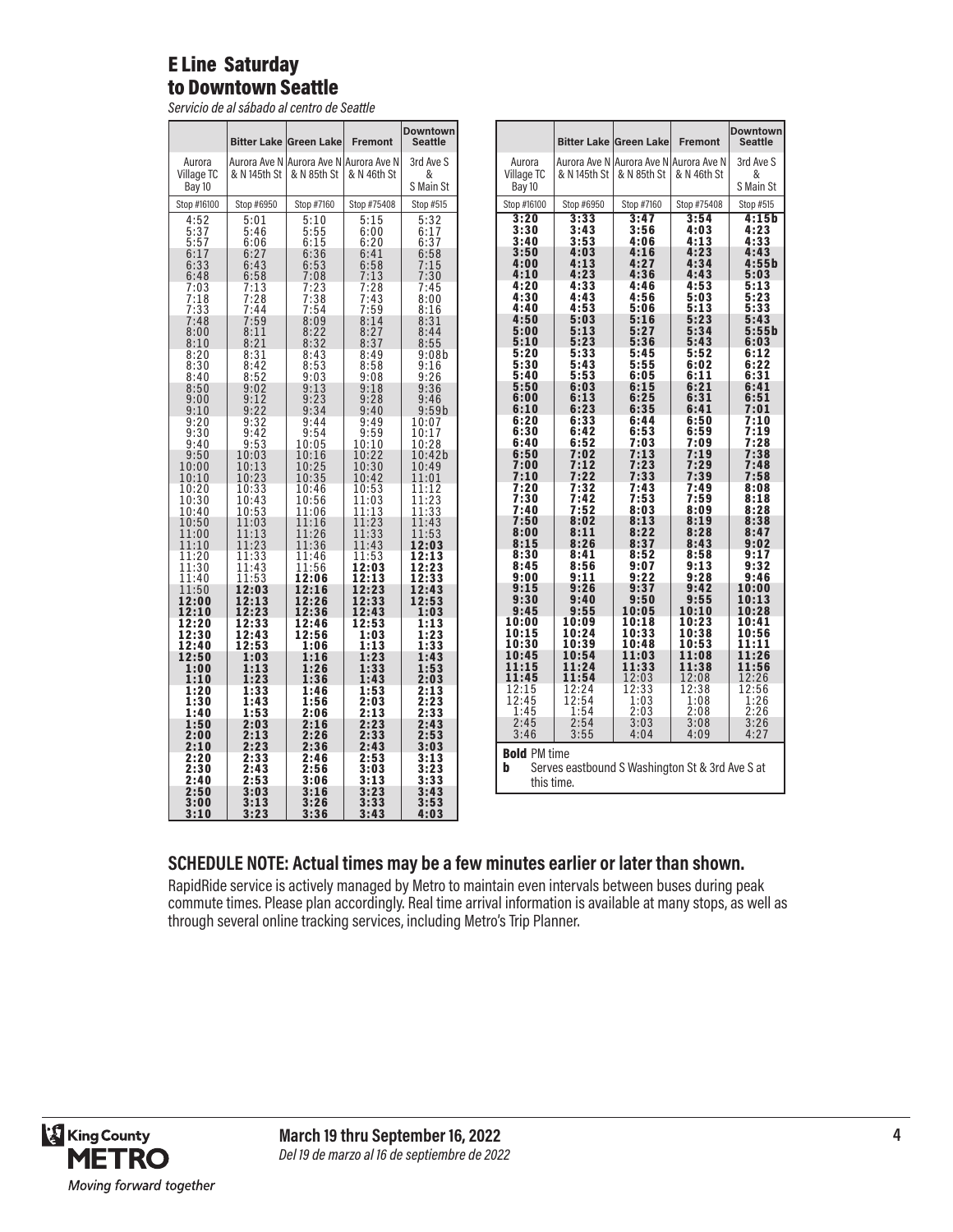#### E Line Saturday to Aurora Village Transit Center

*Servicio de al sábado a Aurora Village Centro de Tránsito*

| <b>Downtown</b>              |                     |                               |                             |                                 |
|------------------------------|---------------------|-------------------------------|-----------------------------|---------------------------------|
| <b>Seattle</b>               | <b>Fremont</b>      | <b>Green Lake Bitter Lake</b> |                             |                                 |
| Prefontaine<br>PI S & Yesler | Aurora<br>Ave N &   | Aurora<br>Ave N &             | Aurora<br>Ave N &           | Aurora<br>Village TC            |
| Way                          | N 46th St           | N 85th St                     | N 145th St                  | Bay 3                           |
| Stop #1610                   | Stop #75409         | Stop #7730                    | Stop #75820                 | Stop #16103                     |
| 4:00                         | 4:16<br>5:16        | $\frac{4:23}{5:23}$<br>6:17   | 4:32<br>5:32                | 4:42                            |
| 5:00<br>5:54                 | 6:10                |                               | 6:26                        | $\frac{5:42}{6:36}$             |
| 6:35<br>6:55                 | $\frac{6:51}{7:11}$ | $6:58$<br>$7:18$              | 7:07<br>7:<br>27            | $7:17$<br>$7:37$<br>$7:59$      |
| 7:15                         | 7:31                | $7:18$<br>$7:38$              | 7:48                        |                                 |
| 7:35<br>7:50                 | 7:51<br>8:06        | 7:58<br>8:13                  | 8:08<br>$\frac{8:23}{8:33}$ | 8:19<br>8:34                    |
| 8:00                         | 8:16                | 8:23                          | 8:43                        | 8:45                            |
| $\frac{8:10}{8:20}$          | $\frac{8:26}{8:36}$ | $\frac{8:33}{8:43}$           | 8:53                        | $\frac{8:55}{9:05}$             |
| 8:30<br>8:40                 | 8:46<br>8:56        | 8:53<br>9:03                  | 9:03<br>$\frac{9:13}{9:23}$ | 9:15<br>9:25                    |
| 8:50<br>9:00                 | 9:06<br>9:16        | $9:13$<br>$9:23$<br>$9:33$    | 9:33                        | $\frac{9:36}{9:47}$             |
| 9:10                         | 9:26                |                               | 9:44                        | 9:58                            |
| 9:20<br>9:30                 | 9:36<br>9:46        | 9:43<br>9:53                  | 9:54<br>10:04               | 10:08<br>10:18                  |
| 9:40<br>9:50                 | 9:56<br>10:06       | 10:03<br>10:13                | 10:14<br>10:24              | 10:28<br>10:38                  |
| 10:00                        | 10:16               | 10:23                         | 10:34                       | 10:48                           |
| 10:10<br>10:20<br>10:30      | 10:26<br>10:36      | 10:33<br>10:43                | 10:44<br>10:54              | 10:58<br>11:08                  |
| 10:40                        | 10:47<br>10:57      | 10:54<br>11:04                | 11:05<br>11:16              | 1:19<br>$\overline{1}$<br>11:30 |
| 10:50<br>1:00<br>1           | 11:07<br>1:17<br>1  | 11:14<br>1:24<br>1            | 11:26<br>11:36              | 11:40<br>1:50<br>1              |
| 11:10                        | 11:27               | 11:34                         | 11:46                       | 12:00                           |
| 11:20<br>11:30               | 11:3<br>7<br>11:47  | 11:44<br>11:54                | 11:56<br>12:06              | 12:10<br>12:20                  |
| 11:40<br>11:50               | 11:57<br>12:07      | 12:04<br>12:15                | 12:17<br>2:28<br>1          | 12:31<br>12:42                  |
| 12:00                        | 12:18               | 12:26                         | 12:39                       | 12:53                           |
| 12:10<br>12:20               | 12:28<br>12:38      | 12:36<br>12:46                | 12:49<br>12:59              | 1:03<br>1:13                    |
| 12:30<br>12:40               | 12:48<br>12:58      | 12:56<br>1:06                 | 1:09<br>1:19                | 1:23<br>1:33                    |
| 12:50<br>1:00                | 1:08<br>1:18        | 1:16<br>1:26                  | 1:29<br>1:39                | 1:43                            |
| 1:10                         | 1:28                | 1:36                          | 1:49                        | 1:53<br>2:03                    |
| 1:20<br>1:30                 | 1:38<br>1:48        | 1:46<br>1:56                  | 1:59<br>2:09                | 2:13<br>2:23                    |
| 1:40<br>1:50                 | 1:58<br>2:08        | 2:06<br>2:16                  | 2:19<br>2:29                | 2:33<br>2:43                    |
| 2:00                         | 2:18                | 2:26                          | 2:39                        | 2:53                            |
| 2:10<br>2:20                 | 2:28<br>2:38        | 2:36<br>2:46                  | 2:49<br>2:59                | 3:03<br>3:13                    |
| 2:30<br>2:40                 | 2:48<br>2:58        | 2:56<br>3:06                  | 3:09<br>3:19                | 3:23<br>3:33                    |
| 2:50                         | 3:08                | 3:16<br>3:26                  | 3:29                        | 3:43                            |
| 3:00<br>3:10                 | 3:18<br>3:28        | 3:36                          | 3:39<br>3:49                | 3:53<br>4:03                    |
| 3:20<br>3:30                 | 3:38<br>3:48        | 3:46<br>3:56                  | 3:59<br>4:09                | 4:13<br>4:23                    |

| <b>Downtown</b><br><b>Seattle</b> | <b>Fremont</b> | <b>Green Lake Bitter Lake</b>              |                       |                |
|-----------------------------------|----------------|--------------------------------------------|-----------------------|----------------|
| Prefontaine                       | Aurora         | Aurora                                     | Aurora                | Aurora         |
| PIS & Yesler                      | Ave N &        | Ave N &                                    | Ave N &               | Village TC     |
| Way                               | N 46th St      | N 85th St                                  | N <sub>145th</sub> St | Bay 3          |
| Stop #1610                        | Stop #75409    | Stop #7730                                 | Stop #75820           | Stop #16103    |
| 3:40<br>3:50                      | 3:58<br>4:08   | 4:06<br>4:16                               | 4:19<br>4:29          | 4:33<br>4:43   |
| 4:00                              | 4:18           | 4:26                                       | 4:39                  | 4:53           |
| 4:10<br>4:20                      | 4:28<br>4:38   | 4:36<br>4:46                               | 4:49<br>4:59          | 5:03<br>5:13   |
| 4:30                              | 4:48           | 4:56                                       | 5:09                  | 5:23           |
| 4:40                              | 4:58           | 5:06                                       | 5:19                  | 5:33           |
| 4:50<br>5:00                      | 5:08<br>5:18   | 5:16<br>5:26                               | 5:29<br>5:39          | 5:43<br>5:52   |
| 5:10                              | 5:28           | 5:36                                       | 5:48                  | 6:01           |
| 5:20<br>5:30                      | 5:38<br>5:48   | 5:46<br>5:56                               | 5:58<br>6:08          | 6:11<br>6:20   |
| 5:40                              | 5:58           | 6:06                                       | 6:18                  | 6:30           |
| 5:50                              | 6:08           | 6:16                                       | 6:27                  | 6:39           |
| 6:00<br>6:10                      | 6:18<br>6:27   | 6:26<br>6:35                               | 6:37<br>6:46          | 6:49<br>6:58   |
| 6:20                              | 6:37           | 6:45                                       | 6:56                  | 7:08           |
| 6:30<br>6:40                      | 6:47<br>6:57   | 6:55<br>7:05                               | 7:06<br>7:16          | 7:18<br>7:28   |
| 6:50                              | 7:07           | 7:15                                       | 7:26                  | 7:38           |
| 7:00<br>:10                       | 7:17           | 7:25<br>7:35                               | 7:36                  | 7:48           |
| 7<br>7:20                         | 7:27<br>7:37   | 7:45                                       | 7:45<br>7:55          | 7:57<br>8:07   |
| 7:30                              | 7:47           | 7:55                                       | 8:05                  | 8:16           |
| 7:40<br>7:50                      | 7:57<br>8:07   | 8:05<br>8:15                               | 8:15<br>8:25          | 8:26<br>8:36   |
| 8:00                              | 8:17           | 8:25                                       | 8:35                  | 8:46           |
| 8:10<br>8:23                      | 8:27<br>8:40   | 8:35<br>8:48                               | 8:45<br>8:58          | 8:56<br>9:09   |
| 8:36                              | 8:53           | 9:01                                       | 9:11                  | 9:22           |
| 8:49                              | 9:06           | 9:14                                       | 9:24                  | 9:35           |
| 9:03<br>9:18                      | 9:20<br>9:35   | 9:28<br>9:43                               | 9:38<br>9:53          | 9:49<br>10:04  |
| 9:33                              | 9:50           | 9:58                                       | 10:08                 | 10:19          |
| 9:48<br>10:03                     | 10:05<br>10:20 | 10:13<br>10:28                             | 10:23<br>10:38        | 10:34<br>10:49 |
| 10:18                             | 10:35          | 10:43                                      | 10:53                 | 11:04          |
| 10:33                             | 10:50          | 10:58                                      | 11:08                 | 11:18          |
| 10:49<br>11:11                    | 11:06<br>11:27 | 11:13<br>11:34                             | 11:22<br>11:43        | 11:32<br>11:53 |
| 11:39                             | 11:55          | 12:02                                      | 12:11                 | 12:21          |
| 12:09<br>12:41b                   | 12:25<br>12:55 | 12:32<br>1:02                              | 12:41<br>1:11         | 12:51<br>1:21  |
| 1:11b                             | 1:25           | 1:32                                       | 1:41                  | 1:51           |
| 2:11b<br>2:55b                    | 2:25<br>3:09   | 2:32<br>3:16                               | 2:41<br>3:25          | 2:51<br>3:35   |
|                                   |                |                                            |                       |                |
| <b>Bold PM time</b>               |                |                                            |                       |                |
| b                                 |                | Trip starts SODO Busway & S Royal Brougham |                       |                |
| Way 1-3 minutes earlier.          |                |                                            |                       |                |

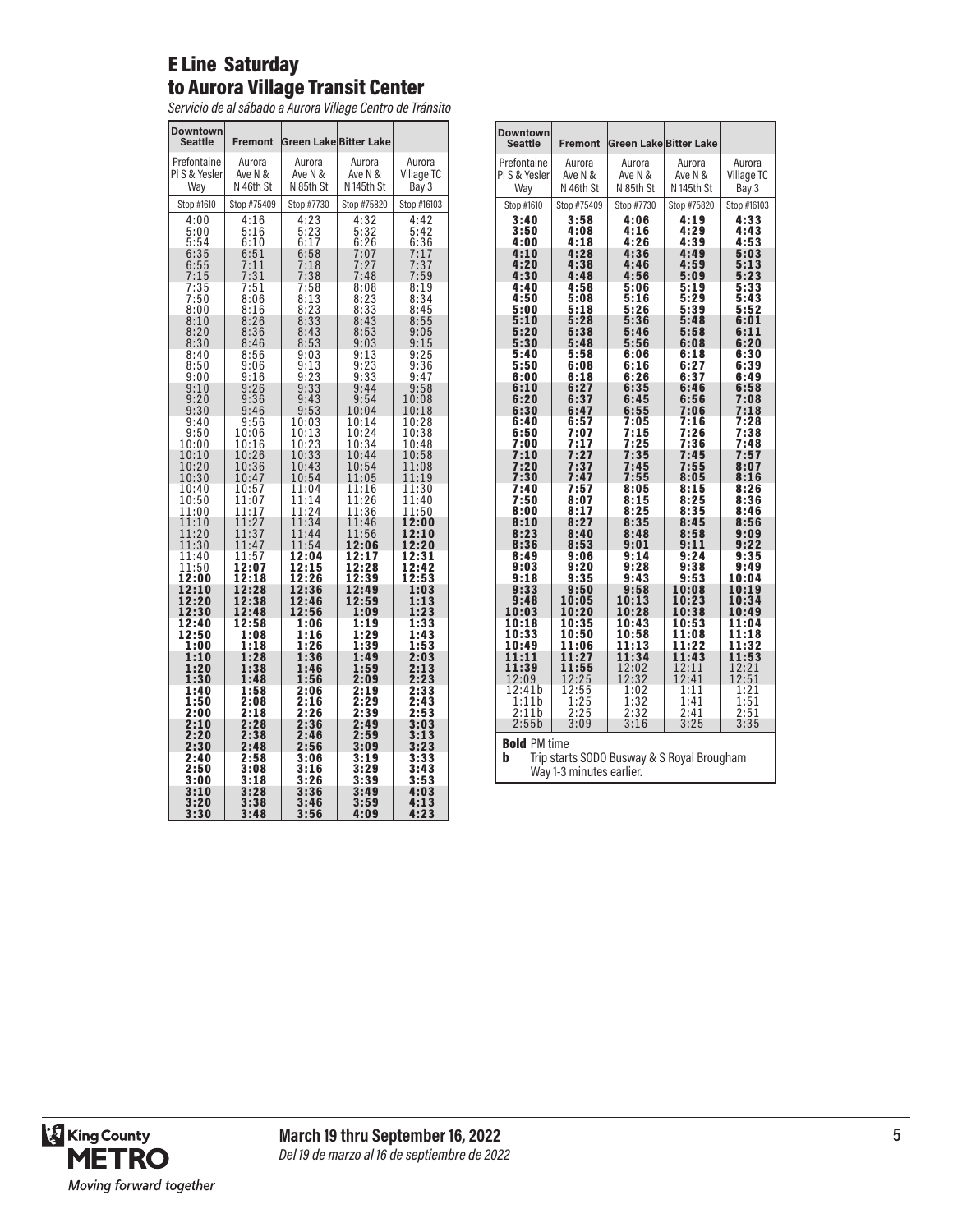#### E Line Sunday to Downtown Seattle

*Servicio de domingo al centro de Seattle*

|                             |                                      | <b>Bitter Lake Green Lake</b>                                                        | <b>Fremont</b>                                                 | <b>Downtown</b><br>Seattle           |
|-----------------------------|--------------------------------------|--------------------------------------------------------------------------------------|----------------------------------------------------------------|--------------------------------------|
| Aurora<br>Village TC        | & N 145th St                         | Aurora Ave N Aurora Ave N Aurora Ave N<br>& N 85th St                                | & N 46th St                                                    | 3rd Ave S<br>&                       |
| Bay 10                      |                                      |                                                                                      |                                                                | S Main St                            |
| Stop #16100                 | Stop #6950                           | Stop #7160                                                                           | Stop #75408                                                    | Stop #515                            |
| $\frac{4:53}{5:37}$<br>5:37 | 5:02<br>5:46                         | 5:11                                                                                 | 5:16<br>6:00                                                   | $\frac{5:34}{6:18}$                  |
|                             | 6:06                                 |                                                                                      | 6:20                                                           |                                      |
| $6:17$<br>$6:33$<br>$6:48$  | $6:26$<br>$6:42$<br>$6:57$<br>$7:13$ | 5:55<br>6:15<br>6:35<br>6:52<br>6:52<br>7:23<br>7:38<br>7:38<br>7:53<br>8:21<br>8:31 | 6:40<br>$6:57$<br>$7:12$<br>$7:28$                             | $6:38$<br>$6:58$<br>$7:15$<br>$7:30$ |
| 7:03                        |                                      |                                                                                      |                                                                | 7:46                                 |
| $7:18$<br>$7:33$<br>$7:48$  | $7:28$<br>$7:43$                     |                                                                                      | $7:43$<br>$7:58$                                               | 8:01                                 |
| 8:00                        | $7:43$<br>$7:58$<br>$8:10$           |                                                                                      | $7:58$<br>$8:13$<br>8:26                                       | $8:16$<br>$8:31$<br>$8:44$           |
| 8:10                        | 8:20                                 |                                                                                      | 8:36                                                           | 8:54                                 |
| $\frac{8:20}{8:30}$         | $8:30$<br>$8:40$                     | $8:41$<br>$8:52$                                                                     | $\frac{8:46}{8:57}$                                            | $9:04$<br>$9:15b$                    |
| 8:40<br>8:50                | 8:50                                 | 9:01<br>9:11                                                                         | 9:06<br>9:16                                                   | 9:24<br>9:34                         |
| 9:00                        | $\frac{9:00}{9:10}$                  | 9:22                                                                                 | 9:2<br>7                                                       | 9:45b                                |
| 9:10<br>$\frac{9:20}{9:30}$ | 9:20<br>$\frac{9:30}{9:41}$          | 9:31<br>9:41                                                                         | 9:36<br>9:46                                                   | 9:54<br>10:04                        |
| 9:40                        |                                      | $\frac{9:53}{10:02}$                                                                 | $9:59$<br>10:07                                                | 10:17b                               |
| 9:50                        | $\frac{9:51}{10:01}$                 | 10:12                                                                                | 10:17                                                          | $\frac{10:25}{10:35}$                |
| 10:00<br>10:10              | 10:11<br>10:21                       | 10:22<br>10:32                                                                       | 10:27<br>10:38                                                 | 10:45<br>10:57                       |
| $\frac{10:20}{10:30}$       | $\frac{10:3}{10:4}$<br>1             | 10:42<br>10:53                                                                       | 10:48<br>10:59                                                 | 1:07<br>1<br>11:18                   |
| 10:40<br>10:50              | 10:42<br>10:52<br>11:02              | 1:03<br>1                                                                            | 11:10<br>11:21                                                 | 11:29                                |
| 1:00<br>$\overline{1}$      | $\frac{1}{11:12}$<br>$\frac{1}{22}$  | $\frac{11:14}{11:24}$                                                                | $\overline{1}\overline{1}\overline{.}\overline{3}\overline{1}$ | 11:40<br>11:50                       |
| 11:10<br>11:20              | 11:32                                | 11:34<br>11:44                                                                       | 11:41<br>11:51                                                 | 12:00<br>12:10                       |
| 11:30<br>1:40<br>1          | 11:42<br>11:52                       | 11:54<br>2:04<br>1                                                                   | 12:01<br>12:11                                                 | 12:20<br>12:30                       |
| 11:50<br>12:00              | 12:02<br>2:1<br>$\overline{2}$<br>1  | 2:14<br>1<br>2:24<br>1                                                               | 12:21<br>12:31                                                 | 12:40<br>12:50                       |
| 12:10                       | 12:22                                | 12:34                                                                                | 12:41                                                          | 1:00                                 |
| 12:20<br>12:30              | 12:32<br>12:42                       | 12:44<br>12:54                                                                       | 12:51<br>1:01                                                  | 1:10<br>1:20                         |
| 12:40<br>12:50              | 12:52<br>1:02                        | 1:04<br>1:14                                                                         | 1:11<br>1:21                                                   | 1:30<br>1:40                         |
| 1:00<br>1:10                | $\overline{2}$<br>1:1<br>1:22        | 1:24<br>1:34                                                                         | $\overline{1:31}$<br>1:41                                      | 1:50<br>2:00                         |
| 1:20                        | 1:32                                 | 1:44                                                                                 | 1:51                                                           | 2:10                                 |
| 1:30<br>1:40                | 1:42<br>1:52                         | 1:54<br>2:04                                                                         | $\overline{2:01}$<br>$\overline{2:11}$                         | $\overline{2:20}$<br>2:30            |
| 1:50<br>2:00                | 2:02<br>2:12                         | 2:14<br>2:24                                                                         | 2:21<br>2:31                                                   | 2:40<br>2:50                         |
| 2:10                        | 2:22<br>$\overline{2:32}$            | 2:34                                                                                 | 2:41                                                           | 3:00                                 |
| 2:20<br>$\bar{2}$ :30       | 2:42                                 | 2:44<br>2:54                                                                         | 2:51<br>3:01                                                   | 3:10<br>3:20                         |
| 2:40<br>2:50                | $\overline{2:}5\overline{2}$<br>3:02 | 3:04<br>3:14                                                                         | 3:11<br>3:21                                                   | 3:30<br>3:40                         |
| 3:00<br>3:10                | 3:12<br>3:22                         | 3:24<br>3:34                                                                         | 3:31<br>3:41                                                   | 3:50<br>4:00                         |
| 3:20                        | 3:32                                 | 3:44                                                                                 | 3:51                                                           | 4:10                                 |
| 3:30<br>3:40                | 3:42<br>$\overline{\textbf{3:52}}$   | 3:54<br>4:04                                                                         | 4:01<br>4:11                                                   | 4:20<br>4:30                         |

|                                                                                                                                                |                                                       | <b>Bitter Lake Green Lake</b>          | <b>Fremont</b> | <b>Downtown</b><br><b>Seattle</b> |
|------------------------------------------------------------------------------------------------------------------------------------------------|-------------------------------------------------------|----------------------------------------|----------------|-----------------------------------|
| Aurora                                                                                                                                         |                                                       | Aurora Ave N Aurora Ave N Aurora Ave N |                | 3rd Ave S                         |
| Village TC<br>Bay 10                                                                                                                           | & N 145th St                                          | & N 85th St                            | & N 46th St    | &<br>S Main St                    |
| Stop #16100                                                                                                                                    | Stop #6950                                            | Stop #7160                             | Stop #75408    | Stop #515                         |
| 3:50                                                                                                                                           | 4:02                                                  | 4:14                                   | 4:21           | 4:40                              |
| 4:00<br>4:10                                                                                                                                   | 4:12<br>4:22                                          | 4:24<br>4:34                           | 4:31<br>4:41   | 4:50<br>5:00                      |
| 4:20<br>4:30                                                                                                                                   | 4:32<br>4:42                                          | 4:44<br>4:54                           | 4:51<br>5:01   | 5:10<br>5:20                      |
| 4:40                                                                                                                                           | 4:52                                                  | 5:04                                   | 5:11           | 5:30                              |
| 4:50<br>5:00                                                                                                                                   | 5:02<br>5:12                                          | 5:14<br>5:24                           | 5:21<br>5:31   | 5:40<br>5:50                      |
| 5:10<br>5:20                                                                                                                                   | 5:22<br>5:32                                          | 5:34<br>5:44                           | 5:40<br>5:50   | 5:59<br>6:09                      |
| 5:30                                                                                                                                           | 5:42                                                  | 5:54                                   | 6:00           | 6:19                              |
| 5:40<br>5:50                                                                                                                                   | 5:52<br>6:02                                          | 6:04<br>6:14                           | 6:10<br>6:20   | 6:29<br>6:39                      |
| 6:00<br>6:10                                                                                                                                   | 6:12<br>6:22                                          | 6:24<br>6:34                           | 6:30<br>6:40   | 6:49<br>6:59                      |
| 6:20                                                                                                                                           | 6:32                                                  | 6:44                                   | 6:50           | 7:09                              |
| 6:30<br>6:40                                                                                                                                   | 6:42<br>6:52                                          | 6:54<br>7:04                           | 7:00<br>7:10   | 7:19<br>7:29                      |
| 6:50<br>7:00                                                                                                                                   | 7:02<br>7:11                                          | 7:13<br>7:22                           | 7:19<br>7:28   | 7:38<br>7:47                      |
| 7:10                                                                                                                                           | 7:21                                                  | 7:32                                   | 7:38           | 7:57                              |
| 7:20<br>7:30                                                                                                                                   | 7:31<br>7:41                                          | 7:42<br>7:52                           | 7:48<br>7:58   | 8:07<br>8:17                      |
| 7:40                                                                                                                                           | 7:51                                                  | 8:03<br>8:12                           | 8:10           | 8:30b<br>8:37                     |
| 7:50<br>8:00                                                                                                                                   | 8:01<br>8:11                                          | 8:22                                   | 8:18<br>8:28   | 8:47                              |
| 8:15<br>8:30                                                                                                                                   | 8:26<br>8:41                                          | 8:37<br>8:52                           | 8:43<br>8:58   | 9:02<br>9:17                      |
| 8:45<br>9:00                                                                                                                                   | 8:56<br>9:11                                          | 9:07<br>9:22                           | 9:13<br>9:28   | 9:32<br>9:47                      |
| 9:15                                                                                                                                           | 9:26                                                  | 9:37                                   | 9:42           | 10:01                             |
| 9:30<br>9:45                                                                                                                                   | 9:40<br>9:55                                          | 9:50<br>10:05                          | 9:55<br>10:10  | 10:14<br>10:29                    |
| 10:00<br>10:15                                                                                                                                 | 10:09                                                 | 10:18                                  | 10:23          | 10:42<br>10:57                    |
| 10:30                                                                                                                                          | 10:24<br>10:39                                        | 10:33<br>10:48                         | 10:38<br>10:53 | 11:12                             |
| 10:45<br>11:15                                                                                                                                 | 10:54<br>11:24                                        | 11:03<br>11:33                         | 11:08<br>11:38 | 11:27<br>11:57                    |
| 11:45                                                                                                                                          | 11:54                                                 | 12:03                                  | 12:08          | $12:27$<br>$12:57$                |
| 12:15<br>12:45                                                                                                                                 | 12:24<br>$\begin{array}{c} 12:54 \\ 1:53 \end{array}$ | 12:33<br>1:03                          | 12:38<br>1:08  | $\frac{1:27}{2:26}$               |
| 1:45<br>2:45                                                                                                                                   |                                                       | 2:02<br>3:02                           | 2:07<br>3:07   |                                   |
| 3:45                                                                                                                                           | 2:53<br>3:53                                          | 4:02                                   | 4:07           | $3:26$<br>$4:26c$                 |
| <b>Bold</b> PM time<br>b<br>Serves eastbound S Washington St & 3rd Ave S at<br>this time.<br>Trip ends SODO Busway & S Royal Brougham Way<br>C |                                                       |                                        |                |                                   |
| several minutes later.                                                                                                                         |                                                       |                                        |                |                                   |